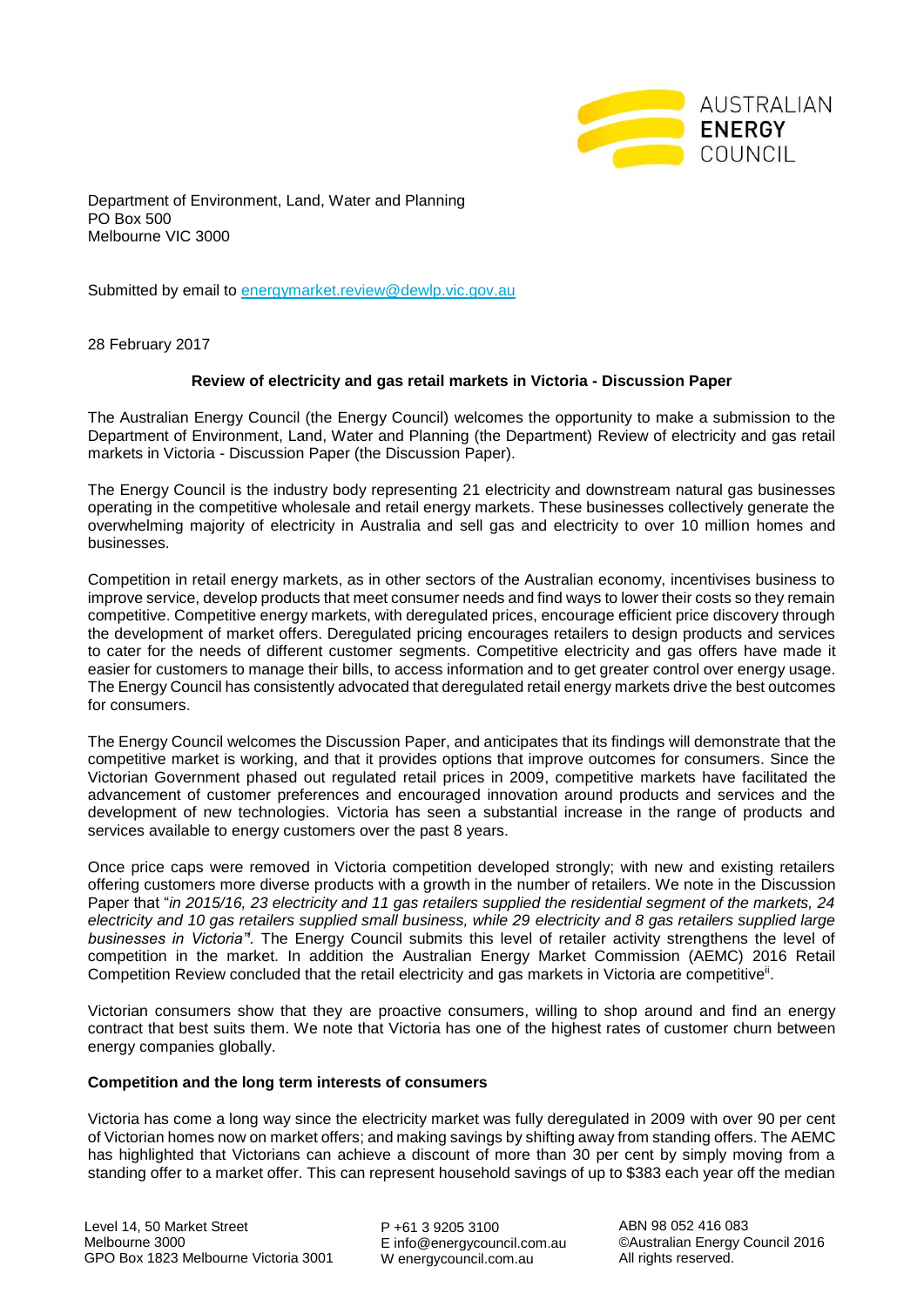standing offer<sup>iii</sup>. As well as discounts, customers may also respond to a range of non-price offers in the market, such as movie tickets, airline points and the opportunity to purchase green credits. The competitive market has also encouraged the development and deployment of new related products and services, like solar PV and batteries.

## **Response to matters raised at the Stakeholder Forum**

The Energy Council acknowledges that in a competitive market those customers who make the effort to seek out offers will likely be better off than those who do not engage. Although some customers are better at navigating retail offers than others, it is incorrect to suggest that hardship customers struggle to engage with retailers. It was suggested by stakeholders at the Stakeholder Forum on 8 February 2017, that retailers choose not to engage with customers who are experiencing difficulty in managing their energy bills.

In fact, our members find that hardship customers are very engaged, and their retailer is in turn encouraging that engagement through direct contact, based on their difficulty to pay their bill. The AEMC found that "*customers in the most vulnerable segment – vulnerable low income – are engaging and participating in the market at similar rates to other customers. These customers are also very familiar with, and connected into the available support services, such as concessions/ or rebates on their energy bills and payment plans with their retailer"*. iv

We also note that consumer protection clauses in Victoria's Energy Retail Code (ie clause 71B) oblige retailers to speak with customers identified as being in hardship in order to recommend the most appropriate tariff to assist them in managing their costs.

It was also suggested at the Stakeholder Forum that retailers do not communicate with their customers when their contract is coming to an end, and they may move on to a less beneficial tariff without their knowledge. This is incorrect. In fact, retailers have an obligation under the Victorian Energy Retail Code (clause 48) to notify a small customer with a fixed term retail contract that the contract is due to end, and to give notice no earlier than 40 business days and no later than 20 business days before the end date of the contract. Further, it mandates that retailers must communicate to customers the options available to them, including the availability of a standing offer. Of course, the onus is on the customer to take up an available option, but retailers do provide these details to their customers.

For most customers the cheapest offer is the best offer, but this maxim is not always true. Price needs to be a consideration in the context of other factors, such as whether or not they have solar panels, and consumption levels or time of use patterns. Switching websites, both government and commercial, can assist customers with this assessment. In addition to price, customers value other factors including payment options, service quality, participation in loyalty rewards schemes, fixed price periods and energy efficiency advice. In addition, access to deals on solar PV, air conditioners and other appliances, and perceived environmental benefits such as green power or a commitment to offset emissions, are valued by customers.

The Stakeholder Forum also highlighted questions about price dispersion. Absolute parity in price for customers in a competitive market is neither realistic, nor desirable. The Energy Council submits that price dispersion is evidence of a competitive market, and of itself is not necessarily a negative. Price dispersion is also prevalent in the highly competitive retail fuel and telecommunication markets. When industries are restructured and deregulated, prices commence a natural drift from a regulated 'average cost' uniform tariff to competitive differential prices, and this leads to price dispersion. However, this should be counterbalanced by hardship and concession schemes, and retailers' obligations under the Energy Retail Code, which operate to ensure that vulnerable households are assisted.

### **Market structure and regulation & pricing, costs and margins**

Retailers are selling a product that is, on the face of it, homogenous, and whose physical delivery is carried out by the regulated network. However, the customer proposition for electricity is different from many other goods and services. Subject to the physical constraints of their connection, customers can consume as much as they like, when they like, which means that a retailer has an important role in procuring electricity and gas efficiently for customers who do not have to pre-determine their consumption patterns. Crucially, competitive retail markets support effective competitive wholesale markets, as each retailer needs to get the most optimal deal they can and choose the best procurement strategies<sup>v</sup> to ensure it is not higher-cost than its rivals. This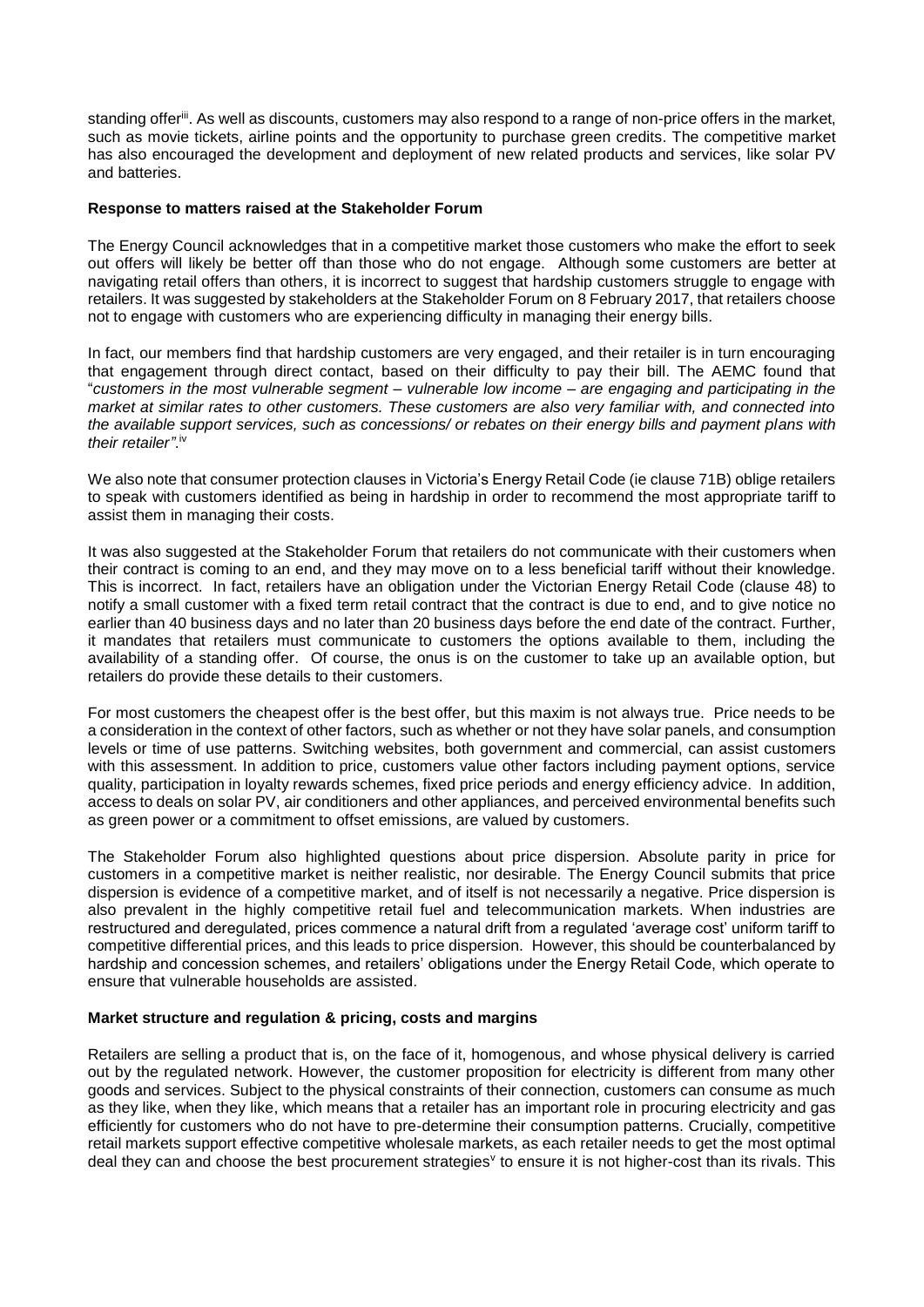puts more effective competitive pressure on wholesale suppliers than if a single monopoly retailer could pass through wholesale costs because they had no competitors.

The Energy Council submits that the role of the retailer is broader than just an engine to sell energy and is concerned that this important aspect of the service they provide has not been acknowledged in any detail in the Discussion Paper. In regards to government policy, retailers must competitively procure large and small renewable energy certificates and in some cases energy efficiency activities. The competitive pressure to manage costs means that these policy goals are delivered more efficiently than if there was a single central procurer (eg the government) of these. Retailers also must manage:

- Wholesale energy purchases;
- Renewable energy certificate purchases;
- Bespoke customer protection obligations in Victoria;
- Marketing/acquisition costs, given the high level of switching:
- IT costs (e.g. due to smart meter installation):
- Assisting customers on hardship;
- Credit and bad debt risk;
- Government concessions; and
- Energy efficiency schemes (VEET).

There is no recognition in the Discussion Paper of the cost to retailers of hardship programs, managing customer disputes, communication and additional reporting that is required in the Victorian market, and the architecture of which is specific to the Victorian market.

The Victorian Government set out to harmonise the Victorian Retail Code with the National Energy Customer Framework (NECF) back in 2014, but significant differences between the two remain. The Energy Council is concerned that as Victoria continues to operate under its own framework, even greater differences will emerge between the NECF and Victoria. Two significant examples of this are the proposed Payment Difficulties framework in Victoria; and the recent AEMC credit support requirements<sup>vi</sup> rule changes that do not apply in Victoria. These differences mean greater costs for those retailers who operate in Victoria and across multiple jurisdictions (ie almost all of them), without any obvious justification for why national consistency is not preferred.

Additionally, the Essential Services Commission (ESC) committed in 2014 to retiring the Victorian Energy Marketing Code of Conduct (MCC). This did not occur and the ESC is now auditing retailers against the MCC requirements, despite the previous commitment to retire these requirements.

The Energy Council is concerned that Victoria-specific regulatory costs are only likely to increase over time. Most retailers have customers in multiple jurisdictions and so incur substantial extra costs for setting up different processes for systems in Victoria. We can anticipate a tipping point where the divergence is so great that they will need to look at running separate systems, processes and people to comply with Victoria. The costs of the losses in economies of scale will be borne largely by Victorian consumers. This is avoidable with a nationally consistent approach.

Competition is about providing choice, and this manifests in a diversity of retail offers. Differences include:

- the fixed versus variable tariff mix:
- payment options;
- special discounts such as the "hour of power" and free Saturdays,
- partner offers such as cinema tickets and discounted footy memberships,
- different levels of access to usage information,
- **•** feed-in tariffs; and
- environmental credentials.

All of these different product offerings are valued by consumers. Competition is further enhanced by the emergence of new energy services such as rooftop PV and battery storage. While these are often offered by parties other than traditional retailers, many retailers also participate in these markets.

Victorian churn rates also continue to be the highest in Australia (see Figure 1). The Energy Council submits that the high switching rates indicate that the market is competitive as customers can move between retailers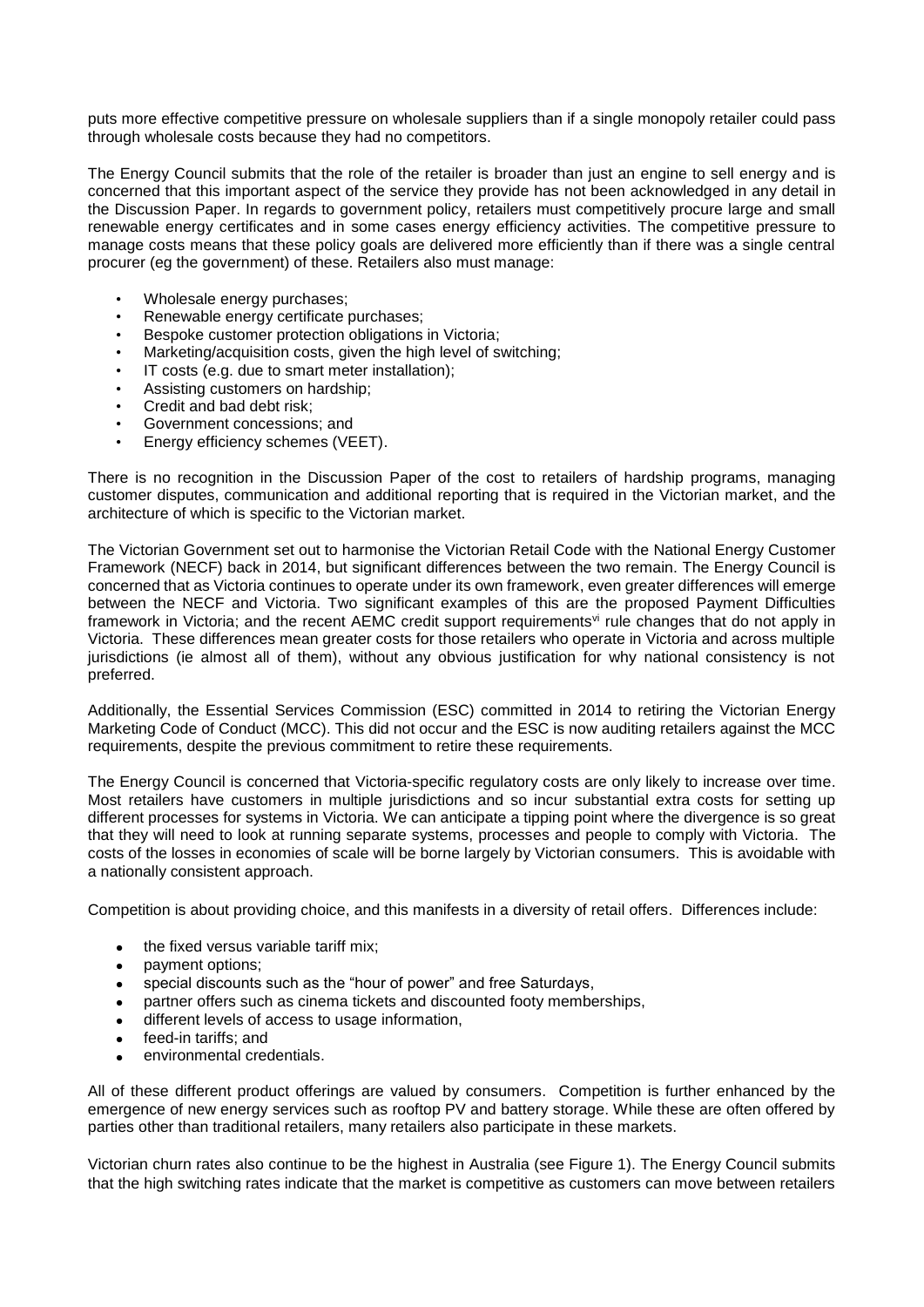with relative ease. The retailer is therefore required to put more effort into persuading existing customers not to leave, and persuading new customers to leave other retailers and join them. This is achieved only when retailers are more cognisant of customer needs, and make offers that will attract customers to such an extent that they are prepared to make the effort to leave their current retailer.



**Figure 1: Percentage of electricity customers that switched retailersvii**

In some cases switching rates do not tell the complete story as some retailers have multiple offers and customers can switch between these products within the same company without being shown in the switching rate.

### **Restraints on competition**

Competitive markets are best placed to facilitate the advancement of customer preferences and to encourage innovation around products and services and the development of new technologies. The AEMC recently highlighted that "*without consumer choice, there is no way for these preferences to be revealed and no way for the market to act on this knowledge. A market with consumer choice therefore promotes innovation and efficiency."viii*

Competitive markets flourish best under a suite of supporting general legislation and regulation that facilitate contracting between parties, trust between market participants, respect for property rights and so on. The case for further industry-specific regulation is typically less clear. While we agree that appropriate regulation can enhance competition by addressing market failure, care must be taken to only do so when it is clear that such intervention will efficiently address an identified market failure, resulting in delivered benefits for the market and consumers. The Energy Council does not submit that there is an existing market failure that requires intervention in the retail market.

It could be argued that in order to ensure that retail competition continues to deliver benefits to consumers, stringent ring fencing provisions apply to regulated businesses. This will ensure competitive neutrality, and low barriers to entry, in the provision of services to customers. It is considered that networks should not be able to use their regulated, monopoly advantage to distort the competitive market and deliver services to consumers directly.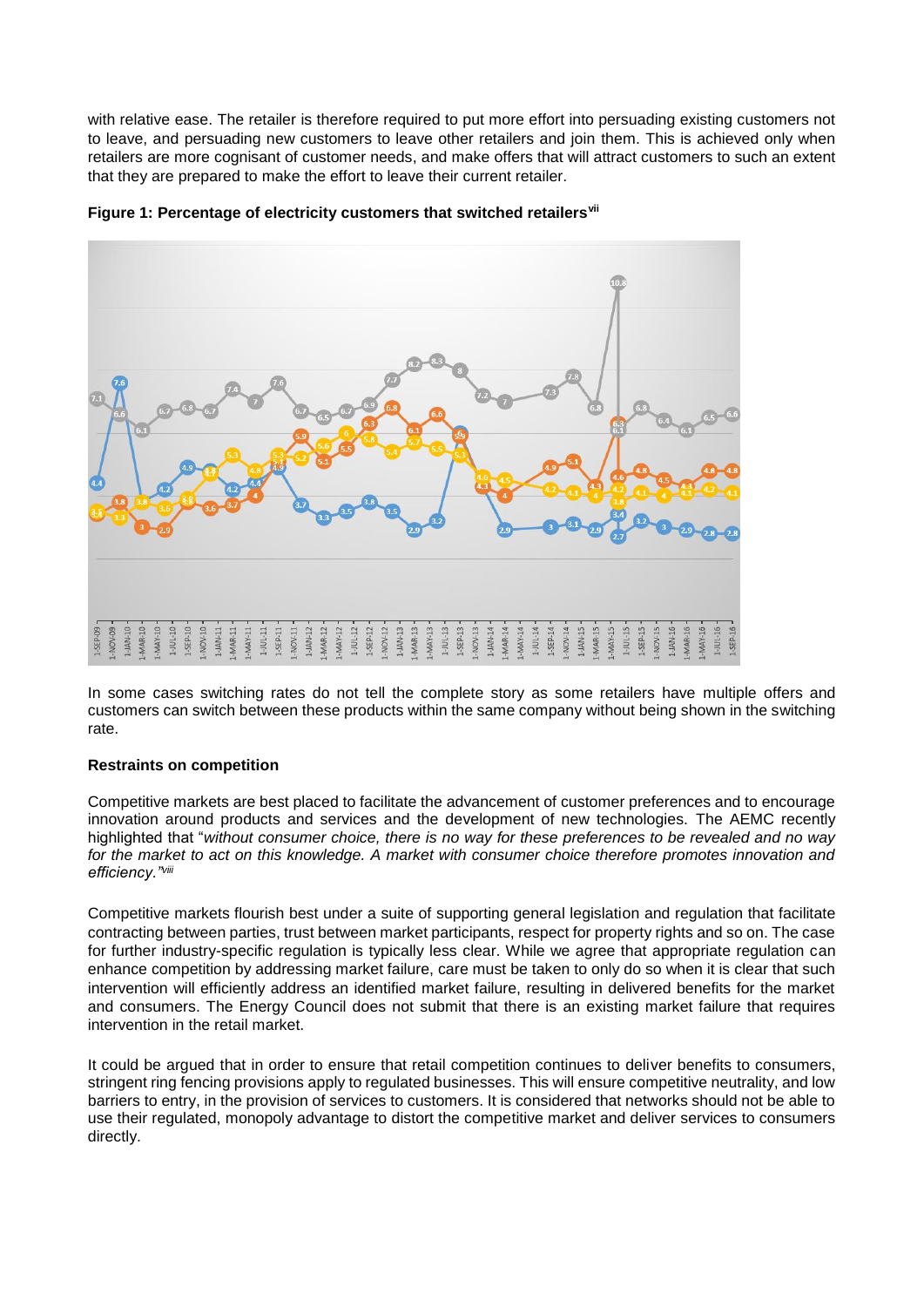#### **Consumer awareness, understanding and engagement**

Effective competition requires both sellers to actively seek out customers and consumers to seek out offers. Retailers have a variety of marketing channels to both existing and potential customers. These include various forms of direct marketing and partnerships with other organisations, such as One Big Switch as well as price comparison websites.

#### **Experience in other jurisdictions**

The AEMC report found that competition has been effective in delivering value to consumers in South East Queensland, New South Wales, Victoria, and South Australia. Deregulated gas markets were also seen to be effective in delivering competition in New South Wales, Victoria and South Australia<sup>ix</sup>.

According to the AEMC, customers who shop around in deregulated markets can make substantial savings on their electricity bill. Figure 2 outlines the savings customers made by simply comparing offers and switching to a better offer with Victorians able to make the greatest savings.

# **Figure 2: Typical savings customers made switching from an electricity standing or default offer to a competitive market offer annual savings<sup>x</sup>**



In addition the recent Energy Consumers Australia (ECA) Energy Consumer Sentiment Survey report<sup>xi</sup>, states where prices are deregulated, consumers are much more likely to be satisfied with the level of competition in energy markets.

Victorian, South Australians and New South Wales customers were satisfied with the level of competition. Customers in these states were also more likely to say the market is working in their interests and/or that it could provide value for money in the long term. Figure 3 shows the consumer survey's findings.



# **Figure 3: How satisfied are you with the level of competition in the energy market in your area? 0-10 scale, 0 = 'not at all satisfied', 10 = 'very satisfied'**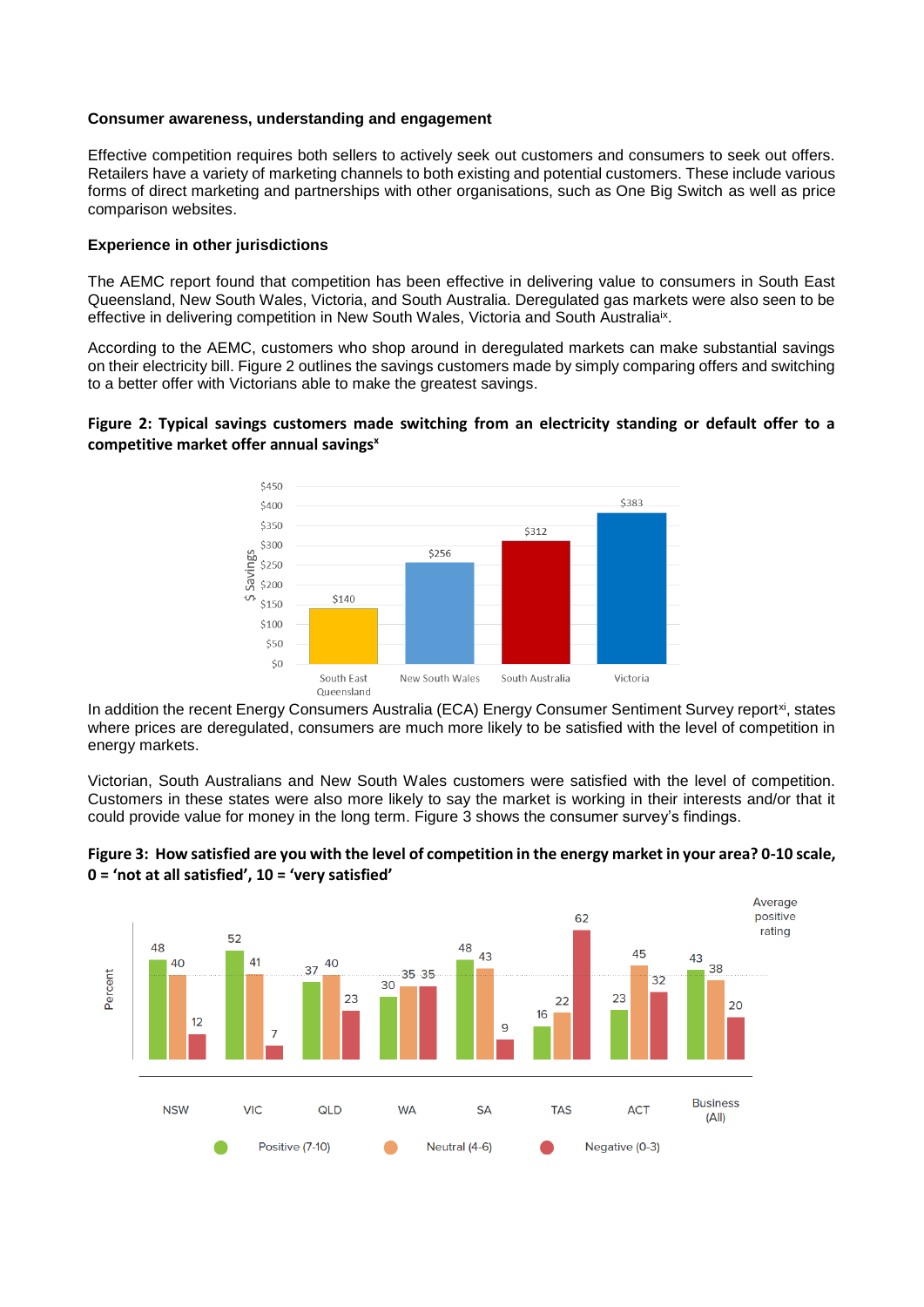Highlighting the relationship between effectively competitive markets and customer satisfaction, the AEMC found that there were only four electricity retailers, and three gas retail businesses, in the ACT, and found that competition was not effective in this market. The ACT still has regulated gas and electricity prices. This contributed to households in the ACT being the second least satisfied with the levels of competition in their jurisdiction (23 per cent) second last to behind Tasmania.

The U.K. provides a good example of the challenges of regulating competition. At the end of 2015 the Energy Supply Association of Australia commissioned Emeritus Professor Stephen Littlechild, a former UK Director General of Electricity Supply and consultant on regulation and competition<sup>xii</sup>, to assess the regulation of retail energy markets in the UK and Australia.

The Littlechild report found that interventions in the retail market as a result of concerns that competition had not delivered enough for consumers in the UK had not delivered outcomes "as intended", and had led to customer churn falling, supplier profits increasing and households losing a range of tariff offers. The UK attempted to get customers to actively engage in shopping around by sharply reducing the number of offers each retailer could make and constraining the shape of the tariff which resulted in retail margins actually increasing. This also led to customers losing access to specific tariffs that suited their circumstances<sup>xiii</sup>.

Finally the report found that retail competition had previously worked to keep prices low for customers taking advantage of offers<sup>xiv</sup>. The Littlechild report illustrates that under regulation, decisions that the market will not work, or may not work, and that central planning will lead to a better outcome are almost always wrong.

## **Price increase from Hazelwood**

The Energy Council acknowledges that the downward trend of standing offers is being interrupted in the short term by the anticipated closure of the Hazelwood Power Station. Further price increases will likely be a direct result of major changes in the generation of electricity in Victoria and its impact on the wholesale electricity market, rather than the level of retail competition.

Retailers in the National Electricity Market (NEM) manage wholesale risk and stabilise end customer prices. They do this by contracting with suppliers in advance to manage the volatility in wholesale prices. This is an ongoing process which includes a mixture of long-term and short term contracts, baseload, peak period and cap contracts as well as bespoke contracts such as load-following to help them manage the risk of their customers' demand not matching predictions. Retailers buy electricity from the wholesale spot market, where prices are set every half hour and ranged from -500/MWh to \$9,000/MWh in 2016 according to Figure 4.

Price volatility is driven by complex market dynamics of generation supply, customer demand, temperature, and a range of other factors. The figure below represents the wholesale price in Victoria for the 2016 calendar year, highlighting the volatility of the spot market.



# **Figure 4: Victorian wholesale pool prices CY 2016 (\$/MWh)xv**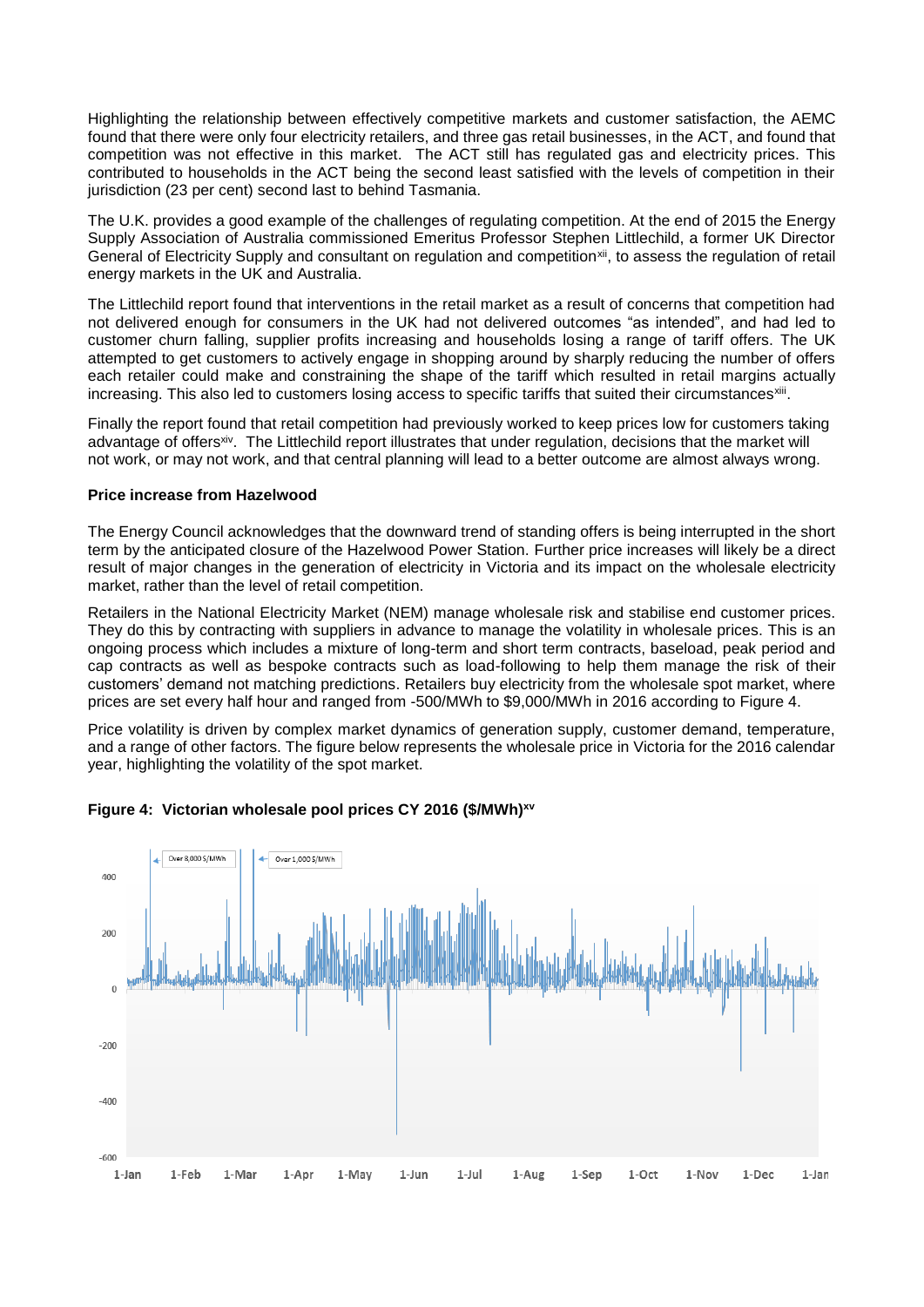As is evident from the figure above, wholesale pool prices are volatile and are expected to become more volatile with the closure of the Hazelwood power station. Figure 5 shows the long term future contracts for energy in Victoria. The rise in contract electricity price in Victoria is due to the market response to a decrease in supply of dispatchable power and rising use of the remaining dispatchable power to provide power when wind and solar are not generating, and to wholesale spot price volatility.



## **Figure 5: Future Baseload Wholesale Prices CY 2017xvi**

Unanticipated price spikes can also be caused by several factors, including drought, plant outages or demand spikes. To manage this extreme volatility, retailers enter into forward hedging contracts. In recent years, retailers have also invested in significant generation capacity in an attempt to minimise risk and lock in their financial positions.

Over the last few years, retailers and generators have been trading in this inherently volatile wholesale electricity market, while facing increasingly intense retail competition, demonstrated by high customer churn rates and rates of new entry. Retailers incur significant costs in order to manage the timing difference between purchasing wholesale energy and receiving payments from customers, as the wholesale market settles on a weekly basis while customer bills are typically paid quarterly.

Each retailer has its own systems in place to manage the risks the closure of Hazelwood presents. If the cost impacts of Hazelwood's closure are found to be mild over time, then retail prices will reflect that in the medium term as retailers bring forward new offers. Conversely, in a regulated market, an overestimate of future costs would be borne by customers until the next price reset. An underestimate of future costs could be catastrophic.

### **Conclusion**

The Energy Council submits that all the data and information indicates that competition is alive and well in Victoria. We anticipate that this review is likely to find that Victoria remains one of the most competitive energy markets in the world. The Energy Council appreciates the opportunity to make this submission and looks forward to further engagement with the Victorian Government on it.